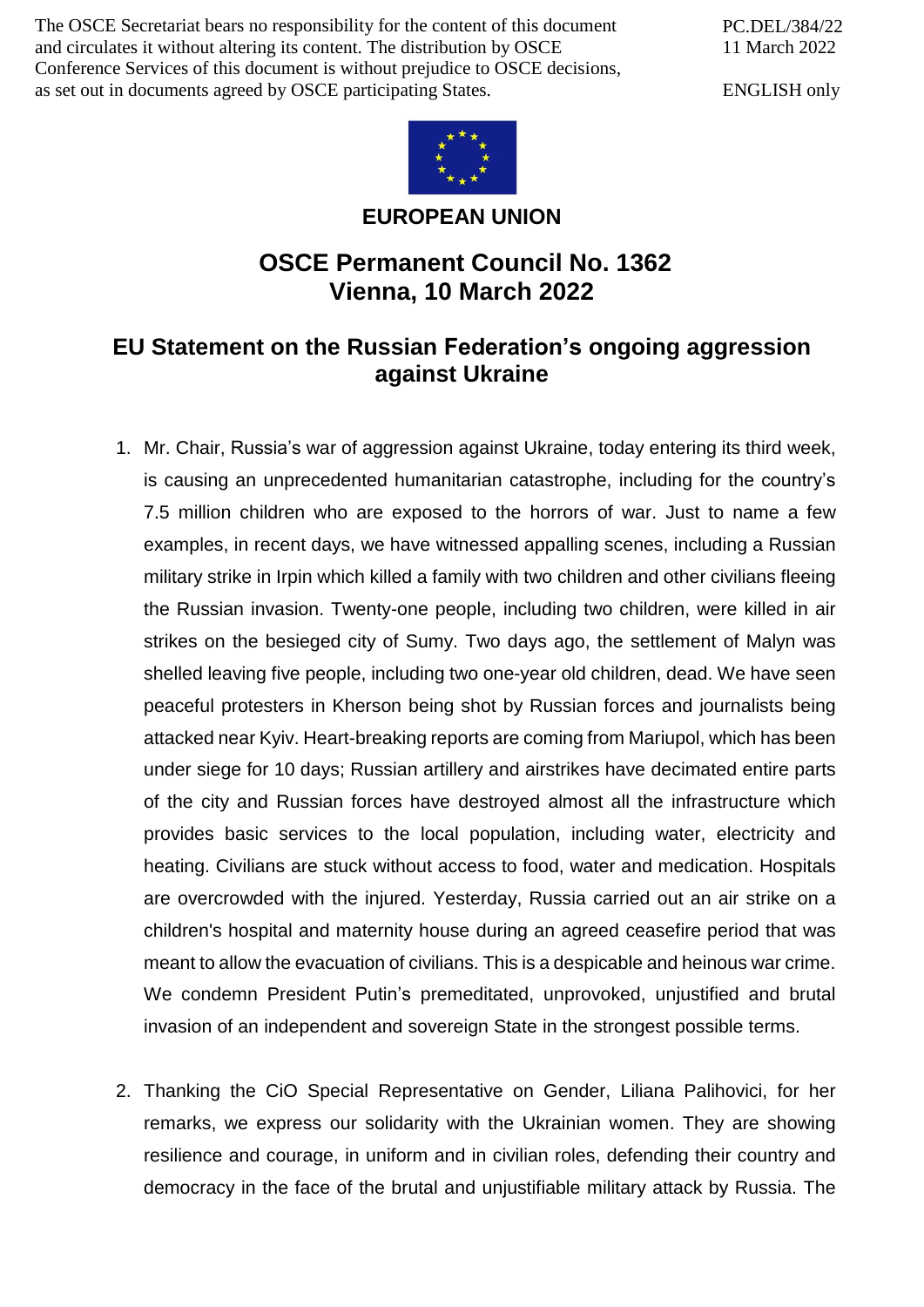current situation puts the lives and safety of all civilians at risk. However, as in all conflict situations or situations of displacement, women and children are particularly vulnerable to human rights abuses. Hence, it is of utmost importance to protect them against sexual and gender-based violence, trafficking and other forms of exploitation, as required by International Humanitarian Law, a duty that falls in particular on the occupation forces. Furthermore, women journalists' safety needs to be ensured, both online and offline, as the RFoM rightly pointed out in her recent statement.

- 3. Hand in hand with Ukraine and together with our partners and countries from all parts of the world, we demand that Russia immediately end the aggression and its military activities. We underscore that abiding by International Humanitarian Law, notably the Geneva conventions, is not optional. Civilians and civilian infrastructure must never be targeted and the indiscriminate use of explosive weapons, particularly in densely populated urban areas should never occur under any circumstance. Furthermore, the widely reported use of cluster munition and thermobaric bombs by the Russian armed forces targeting residential areas is deeply worrying and absolutely condemnable. The Resolutions adopted last week in the UN General Assembly and by the Human Rights Council (HRC), by an overwhelming majority, send strong messages from the international community condemning Russia's aggression. In addition, by establishing a Commission of Inquiry, the HRC has taken a further practical step in the fight against impunity. Last week's invocation of the OSCE Moscow Mechanism by 45 participating States, including all EU Member States, furthers this aim. We also welcome the opening of an investigation by the ICC Prosecutor into possible war crimes or crimes against humanity in Ukraine after referrals by 39 ICC States Parties, including all EU Member States. Those who violate International Humanitarian Law will be held accountable.
- 4. We thank UN Under-Secretary-General, Martin Griffiths, for his remarks and join him in underlining the importance of setting up safe pathways and the necessity of urgently suspending all fighting in order to deliver relief without delay to all people in need. We strongly condemn that Russia is not only impeding safe passage but, deplorably, also violating agreements reached by continuing to deliberately shell these areas and mine the roads. We also categorically reject Russia's cynical

[euoffice@osce.org](mailto:euoffice@osce.org) • [eeas.europa.eu/delegations/vienna](http://eeas.europa.eu/delegations/vienna) • PAGE 2/4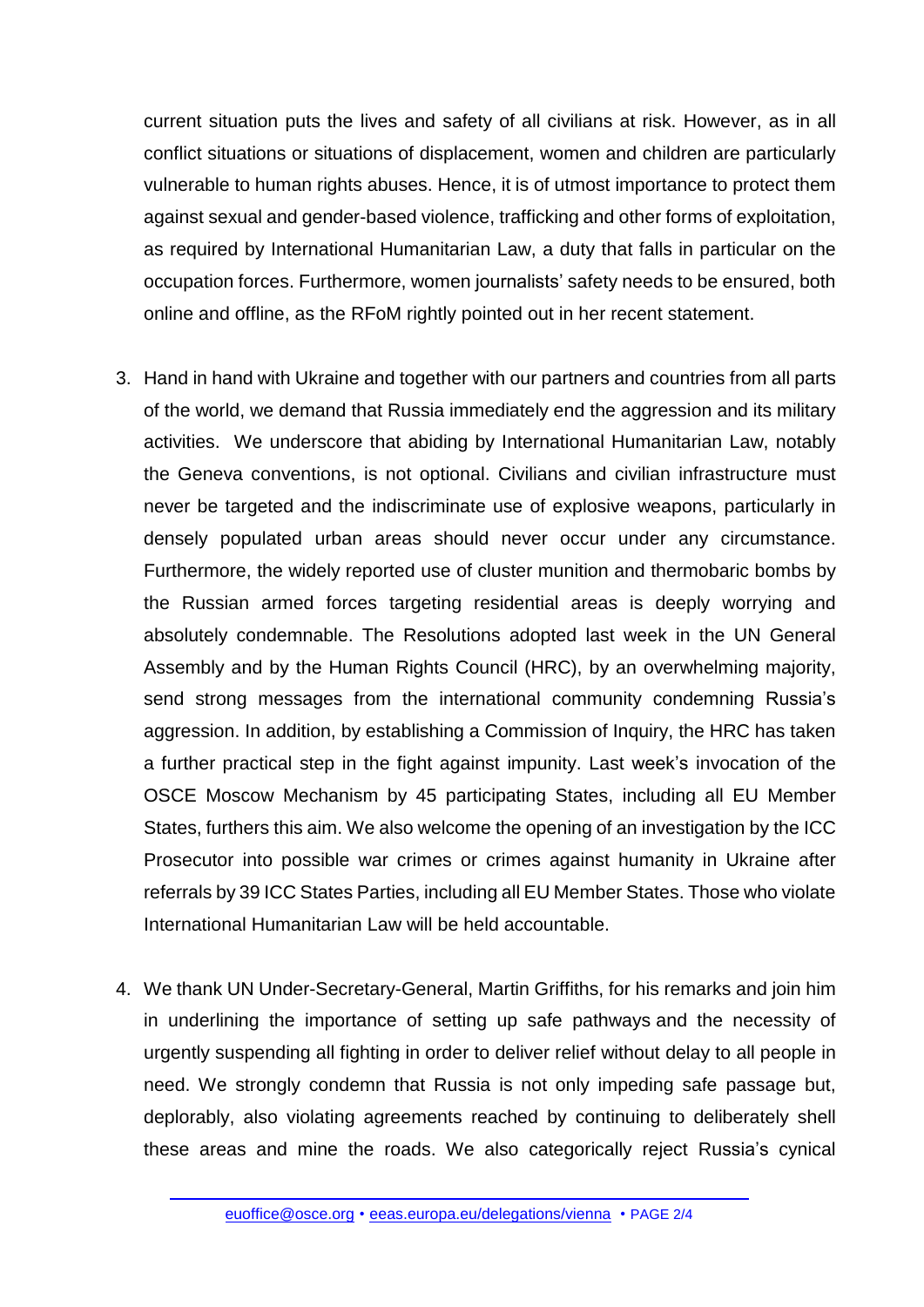approach that the evacuation of Ukrainian civilians should be to the Russian Federation, despite the fact that it is Russia that has launched the military attack. Moreover, humanitarian assistance in line with humanitarian principles must be respected at all times, relief items allowed to be delivered without delay and the protection and safe passage of civilians guaranteed, whether they wish to stay or evacuate. We commend the efforts undertaken by the government of Ukraine to facilitate humanitarian operations, ensuring the free movement of humanitarian workers and convoys as well as facilitating imports of relief items and offer our support to further improve the delivery of assistance.

- 5. The EU and its Member States are working at all levels, also together with Ukraine and the Republic of Moldova, to ensure a safe arrival of those who flee Russia's aggression. The EU will also ensure that a prompt and concrete response to the needs of children and their families are provided for, with special attention to unaccompanied children.
- 6. We thank the OSCE Secretary General and her team for their tireless efforts, including with regard to evacuation and relocation of SMM staff. We call for the safe evacuation of all those inside the SMM premises in Mariupol, including the SMM local staff and the Greek Consul General. We stand ready to support all efforts of the Chairmanship and the OSCE executive structures and autonomous institutions in order to assist the people of Ukraine, including through the coordination and facilitation of humanitarian assistance, and the assessment of the human rights and humanitarian impacts of Russia's invasion.
- 7. We deeply regret that Russia's external aggression on a neighbouring State is accompanied by an internal repression of the Russian people. In this vein, we condemn the newly introduced blanket media censorship designed to curtail access to independent information sources about President Putin's war in Ukraine, as well as the Russian authorities' violent crackdown on peaceful anti-war protests.
- 8. Mr. Chair, this is a moment of truth for Europe. This is a clash between the rule of law and the rule of the gun, between democracies and autocracies, between a rulesbased order and a world of naked aggression. The Ukrainian people have made the brave and free choice of liberty, democracy and the rule of law. Russia, with the